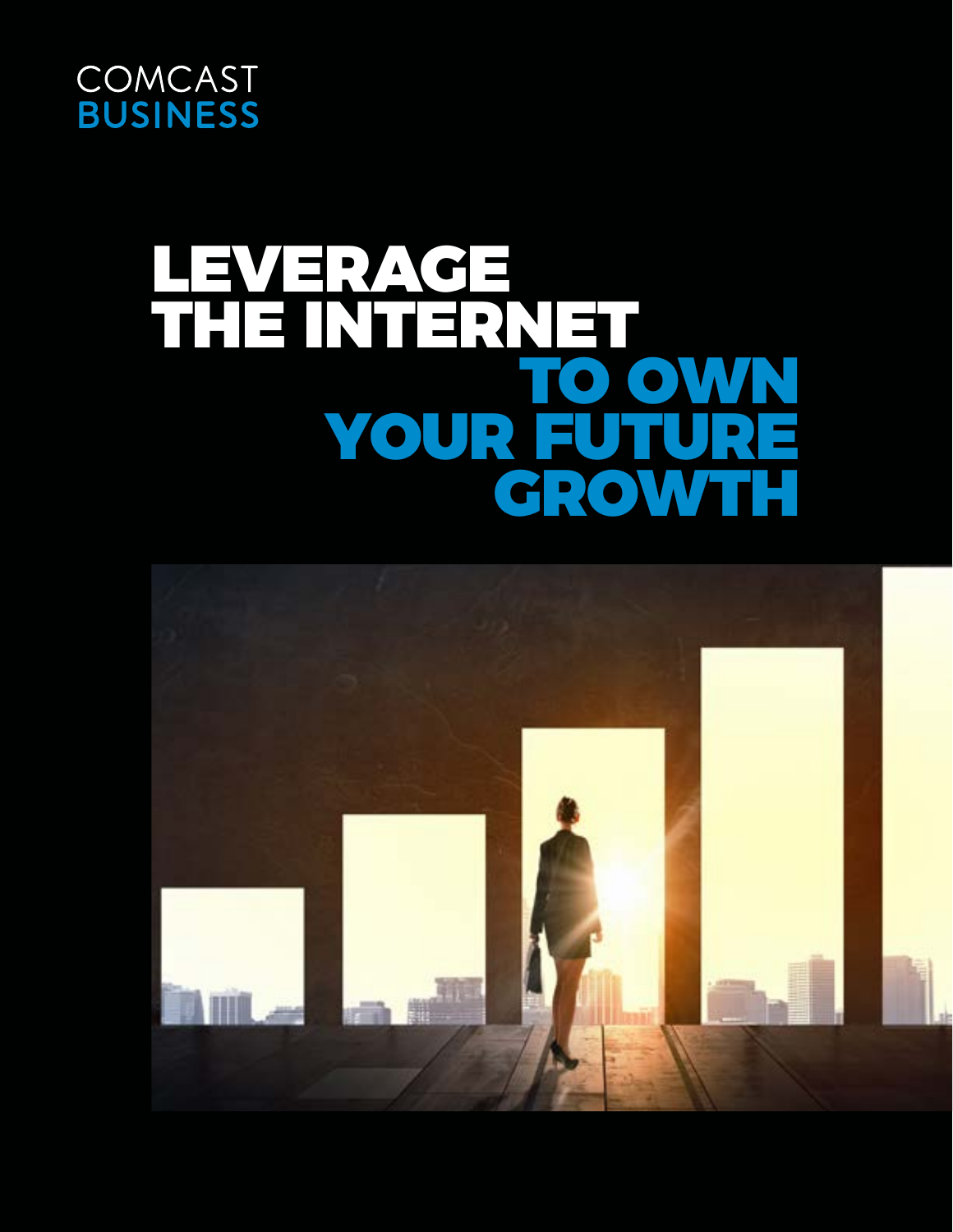# LEVERAGE THE INTERNET TO OWN YOUR FUTURE GROWTH

To remain competitive, learn to anticipate technology change so that it happens for your business, not to your business.

### **WHAT'S NEXT, AND WHAT MATTERS**

In business, as in life, it's easy to lose track of how quickly things change. But for growth planning purposes, a look back to 2013 can help you get a handle on the environment in which you'll be competing in 2023—and what that means for your company's one- and five-year strategies.

For example, a 2013 [study](http://www.pewinternet.org/2013/09/16/cell-internet-use-2013/) by the Pew Research Center's Internet & American Life Project found that 57 percent of U.S. adults went online via their phones—a percentage that it noted had doubled since 2009. For 2018, the organization's [Mobile](http://www.pewinternet.org/fact-sheet/mobile/)  [Fact Sheet](http://www.pewinternet.org/fact-sheet/mobile/) finds that 77 percent of people in the U.S. use smart phones, and 53 percent own a



LEVERAGE THE INTERNET TO OWN YOUR FUTURE GROWTH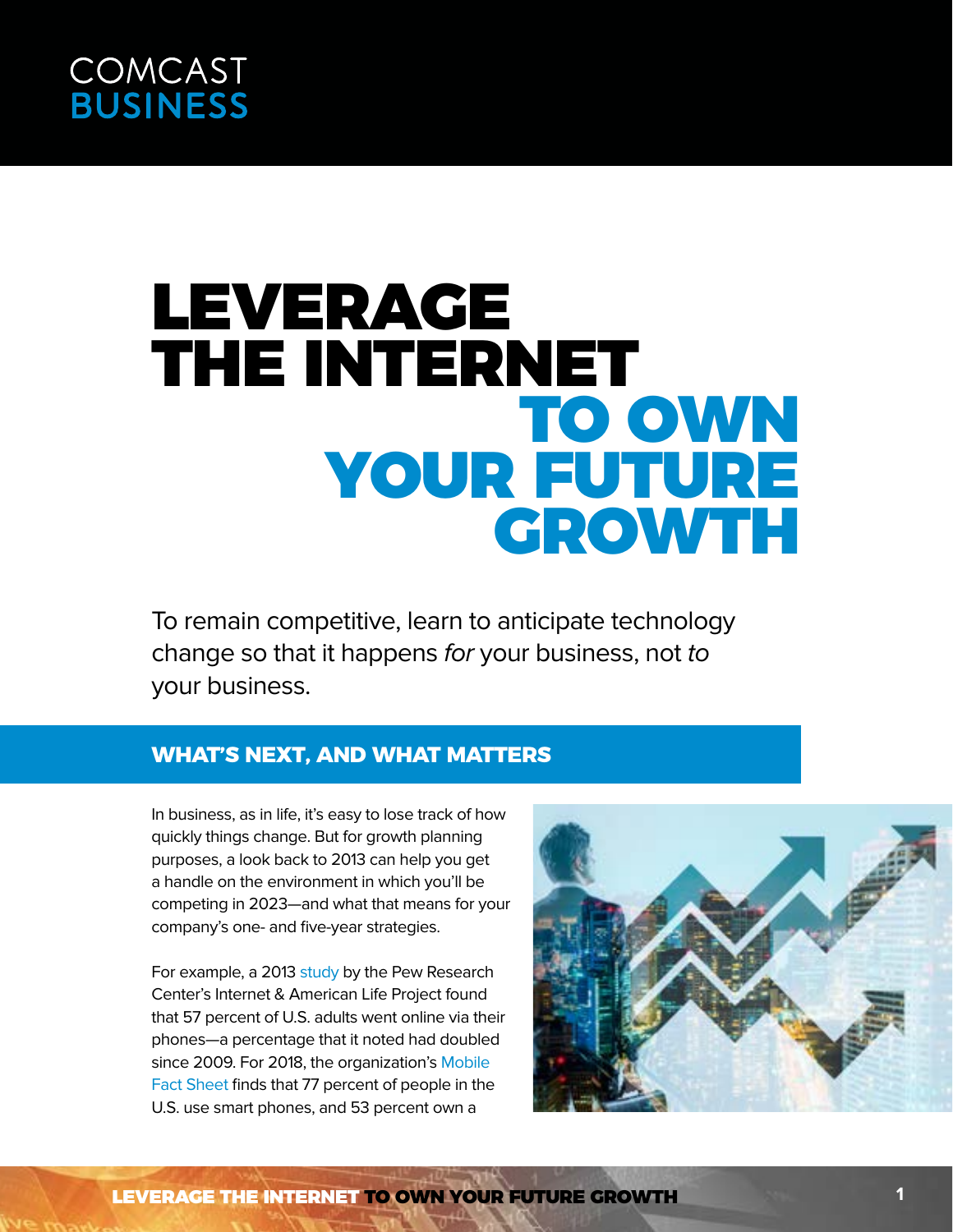

tablet. The Fact Sheet also notes that "a growing share of Americans now use smartphones as their primary means of online access at home."

The figures represent a sea change in the way your customers and prospects expect to connect with your company, whether they're looking for information, making purchases, or seeking aftersales support. What's more, your vendors and employees are experiencing the same evolution in expectations about the way they access data, engage in transactions, and work together.

Those shifts put the onus on your company to keep its mobile accessibility up to date. It's not just about

a mobile-friendly website. To compete, you need an active presence on appropriate social media. Your operations must integrate apps, the ascendance of the Internet of Things, and adoption of other technology tools. And all of it has to scale quickly enough to keep pace with the speed of change that your business will undergo in the coming five years.

### **BUILDING THE SMART OPERATION FROM THE GROUND UP**

What do digital operations look like? They blend information and operational technologies to strengthen business performance, according to [Smart Operations and the Internet of](https://www.sap.com/documents/2017/01/489201a8-a47c-0010-82c7-eda71af511fa.html)  [Things: Digital Impacts on Business Strategy](https://www.sap.com/documents/2017/01/489201a8-a47c-0010-82c7-eda71af511fa.html). The 2017 report, written by SCM World (a Gartner company) and published by SAP, explains that digital operations are "far more than just a platform for visibility into operations" but rather provide a means for "developing and exploiting applications made possible by the internet of things to create value."

In this business model, connectivity matters more than physical presence, which is becoming obsolete as a prerequisite for collaborating, making decisions, and acting swiftly on opportunities. From accounting and finance to communication and accounting, and from data mining and analysis to enterprise resource planning, the cloud and app pipelines are delivering a continual stream of new tools for managing your business digitally, remotely, and productively.

IOT sensors, for example, can track your inventory. They'll identify flaws or untapped opportunities in your production, fulfillment, and distribution systems. And for the first time, they make "solutions in search of a problem" a good thing: by detecting operational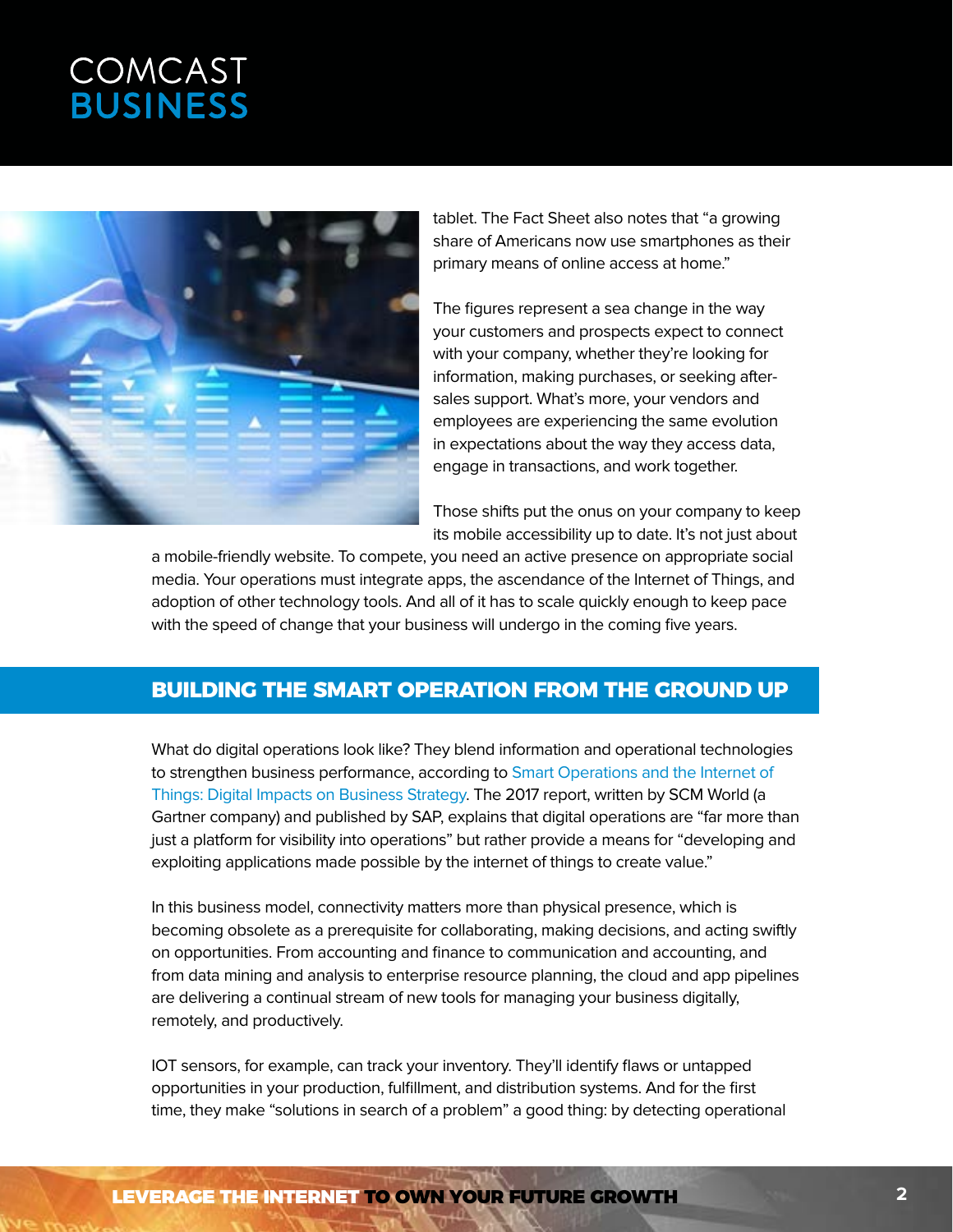issues and tracking commonalities that precede breakdowns or defects, they enable you to resolve problems before they actually arise. Once you've made a sale, they can provide



data about how your products are used. Armed with that data, you have a head start on refining future product generations to better match changing requirements and improve the customer experience.

All this information keeps everyone involved in your business connected and gives that connection greater purpose. Your

company's operations, processes, and pursuit of continuous business improvement are informed and empowered by real-time input from throughout the organization. The result is decision-making that's not just faster, but also smarter, better targeted, and more closely aligned with your productivity and profitability targets.

#### CREATE A CUSTOMER EXPERIENCE AND A COMPETITIVE EDGE

Small companies have traditionally competed on the strength of their customer relationships. As a small business owner, you know your customers, their frustrations and challenges, their expectations and preferences, in a way that until recently big business could not. Now social media and internal digital review platforms give bigger businesses access to this information and the ability to impersonate the one-on-one relationships that small business owners cultivate.

"Analytics are definitely increasing the ability of large organizations to target the needs of smaller groups of customers," says Bruce Temkin, managing partner and

#### OPERATIONS TOOLS AND TRENDS TO WATCH

**Use this checklist to keep track of IoT tools you can employ now and those being developed for future market launches.**

**n** Improved operating efficiency. These **[efficiency-oriented IoT tools](https://www.bbvaopenmind.com/en/8-iot-tools-for-your-small-business/) enable you to delegate a variety of tasks, from keeping your doors properly locked and monitored to maintaining your thermostats at optimal temperatures. And you may be surprised to learn that shipping trackers and RFID merchandise tags are now affordable and practical at small business scale.**

**n** Increased customer confidence. While **you're figuring out how your business can optimize its IoT use and practices, your customers are researching their own IoT device protection questions. This [overview](https://www.networkworld.com/article/3258812/internet-of-things/the-future-of-iot-device-management.html) can help you keep in mind—and address—their concerns.**

**n** Next-stage preparation. Scaling takes **planning. To reap the most profitable return on your IoT investment, you need to understand [where the technology is](https://www.networkworld.com/article/3198657/internet-of-things/the-future-of-iot-where-its-heading-what-to-expect.html)  [heading and what to expect](https://www.networkworld.com/article/3198657/internet-of-things/the-future-of-iot-where-its-heading-what-to-expect.html) of these emerging tools.**

**n** Hitting performance targets. **Ultimately, the goal is not to adopt technology, but to adopt practices that yield business process improvements. Consider these guidelines for [evaluating](http://www.businessadministrationinformation.com/news/can-artificial-intelligence-improve-business-process)  [artificial intelligence tools](http://www.businessadministrationinformation.com/news/can-artificial-intelligence-improve-business-process) and their capacity for supporting your efforts to achieve that goal.**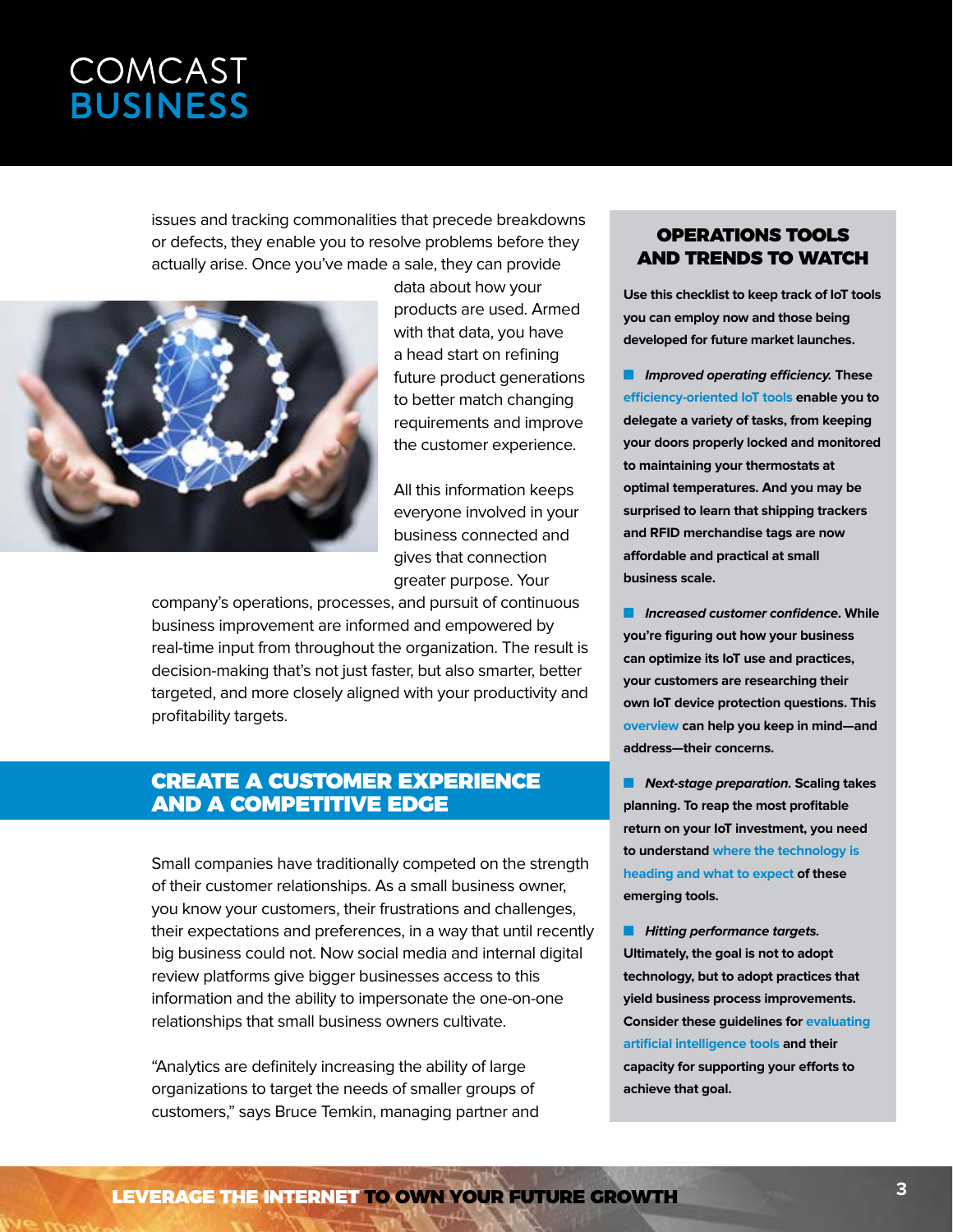

customer experience transformist at [The Temkin](https://temkingroup.com/)  [Group](https://temkingroup.com/). But small businesses can combine that computing power with their own capacity for sustaining meaningful relationships. "The issue is not whether companies should use advanced technologies or human beings. It's when, where, and how to combine the power of both."

If you're operating with a small staff, one key is to target the social media, technology, and tools to which your customers are most responsive. Don't try to be everywhere. Be where your customers want and need to find you. For example, if they

agree to sign up for text messages about flash sales and news, you may not need to

duplicate those messages on Twitter and get them to follow you there.

That principle applies to the way you communicate as well as the platforms you choose. If you get better responses to images with short captions than to blog posts, that should help you guide the format you choose for future announcements. If social media teasers drive more traffic to your blog or website, use that feedback to manage information flow.

"Focus on technologies that your key customers are using to select, buy, use, and service your products and services," Temkin says. "Companies need to make it as easy as possible for their key customers to work with them. Take your lead from your customers. Listen to them, and adjust what you're doing to meet their needs. At least for the time being, humans are better than technology at listening."

#### CUSTOMER EXPERIENCE TOOLS AND TRENDS TO WATCH

**Are your customer experience practices keeping pace with needs, expectations, preferences, and trends? Check them against this list.**

**n** Your employees are "customer experience agents." That's the **mindset you should be adopting in 2018, a year that will also see a [rise in customer empathy, transparency about AI, robotic assistance](https://www.cmswire.com/customer-experience/6-customer-experience-trends-to-watch-in-2018/), and more.**

**n** You know which metrics matter. Customer data is not all created **equal. When setting out to evaluate the customer experience your company offers, zero in on [what correlates most strongly with](https://www.cmo.com.au/article/621122/top-customer-experience-metrics-help-gauge-engagement-success/)  [success.](https://www.cmo.com.au/article/621122/top-customer-experience-metrics-help-gauge-engagement-success/)** 

**n** You put metrics to use. It's not enough to aggregate metrics such **as customer satisfaction scores. To remain competitive, you need to convert that data into a customer experience action plan. That's the first of [15 Customer Experience Trends](https://experiencematters.blog/2017/12/21/14-customer-experience-trends-2018/) Bruce Temkin is watching for 2018.**

**n** Your social media strategy is evolving. If your social media efforts **don't focus on [mobile users and video platforms](https://blog.hubspot.com/marketing/future-of-social-media-trends), you're already falling behind the curve. It's time to create a blueprint for catching up and staying ahead of this and other social media trends.**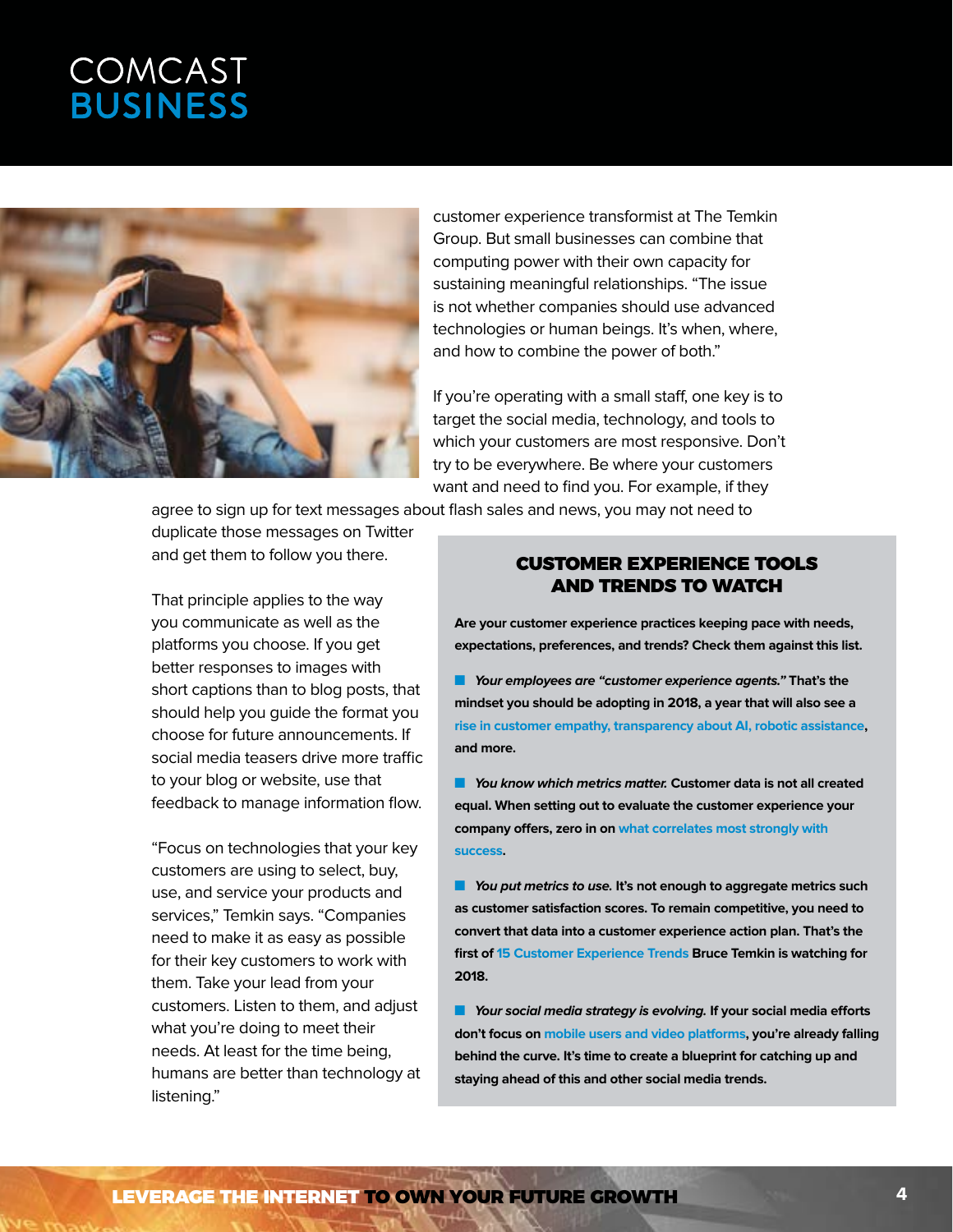And listening—via whichever platforms or styles of communication prove most productive in your business—will help shape the customer experience that keeps your customers loyal.

### AI, MACHINE LEARNING, AND KEEPING IT ALL SECURE

Advances in AI and machine learning are moving us toward the ability to create proactive, intelligent systems that stop hackers before they start. At the same time, the more connected the components of your system are, the more connected the threats to your system can be. That means personal security hygiene is more important than ever—and its impact extends to devices that you likely haven't considered in your data security planning.

Even if you and your employees aren't yet telecommuting you've probably accessed work email from home. And there's a good chance that one of you has read work email on a smartphone that also houses an app for managing something completely unrelated to work, like an IoT baby



monitor or push notifications from your daily newspaper. And because they're completely unrelated to work and your life is complicated enough already, you probably don't have

The more connected the components of your system are, the more connected the threats to your system can be.

particularly secure passwords for those apps, because who cares if someone hacks into them, right?

Do you see where this is going? It's not a futuristic fantasy. It's already happened. That kind of hacking enabled the distributed denial of service (DDOS) attack that took down Twitter, Netflix, CNN, and many other sites in October 2016. Access to those unsecured devices "enabled the malicious actor to take over many of them remotely," says Gordon Feller, founder of the San Francisco-based international nonprofit [Meeting of the Minds.](http://meetingoftheminds.org/)

"Using the accumulated computing power made it possible to point the attack on the servers that managed the key network operating centers for the internet. We all have many devices in our homes and offices. We have to ask ourselves which ones are connected to the internet and therefore potentially breachable."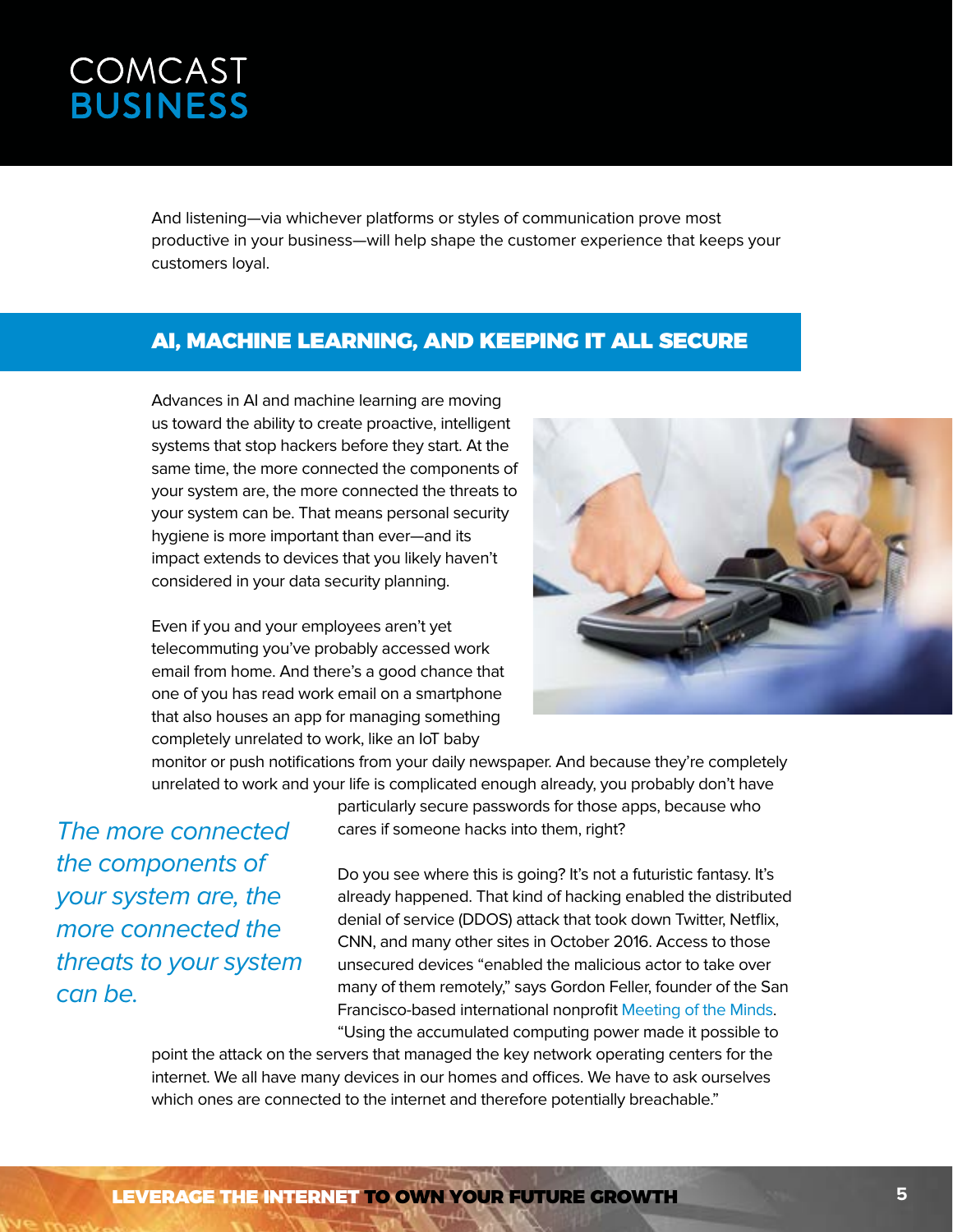

completing due diligence on a smaller provider's compliance with industry standards. "One way to avoid that process, and make sure you're asking the right questions and getting them answered is to just opt for the big boys," he says. "Their prices tend to be better, anyway, because they have that aggregated mass effect."

By staying current with these operations, customer experience, and security trends and integrating the relevant ones into your plans, you can develop a stronger five-year roadmap for your company's growth. This is the impact of the internet on the future of your business and its sustained capacity for competitiveness, productivity, and profitability.

But while we need to remain vigilant about a growing number of devices, AI is giving us new means of fighting cyber threats by outsmarting them. If you're not familiar with deception technologies, it's time to get up to speed. Gartner [explains](https://www.gartner.com/smarterwithgartner/deception-wave/) that these tools use "deceits and/or tricks designed to thwart, or throw off, an attacker's cognitive processes, disrupt an attacker's automation tools, delay an attacker's activities, or disrupt breach progression." The company included it in its list of [Top Technologies for Security in 2017](https://www.gartner.com/newsroom/id/3744917).

And while cloud storage is not new, it's still a key component of any security plan today. Feller recommends using a well-known, highly regarded provider so you don't have to spend time

#### SECURITY TOOLS AND TRENDS TO WATCH

**Cyber threats evolve so quickly that the security landscape can feel like another planet. But you can take charge and take steps to protect your data, intellectual property, and business.**

**n** Recognize the threat. If you're not convinced that your business is **at risk, you're discounting the 43 percent of cybercrime that targets small companies—60 percent of which are out of business within six months of the attack. [Know the facts](https://smallbiztrends.com/2017/01/cyber-security-statistics-small-business.html).**

**n Track targeted trends. These [small business security trends](https://www.ibm.com/developerworks/community/blogs/38043a28-d644-4cb0-a997-ba030a88e3d6/entry/Small_Business_Cybersecurity_Trends_For_2018?lang=en) are especially worth watching as you plan your strategy for protecting your data and business intelligence.**

**N** When you think security, think mobile. An increasingly mobile and **remote workforce means employees sometimes working on their own devices. You need to [control security in that sphere,](https://articles.bplans.com/the-future-of-mobile-security-for-small-business/) too.** 

**EXPECT THE UNEXPECTED**. With threats evolving so rapidly, cyber **security practices can feel unpredictable. But the experts offer [2018](https://www.businessnewsdaily.com/7605-business-trend-predictions.html)  [trend predictions](https://www.businessnewsdaily.com/7605-business-trend-predictions.html) worth following.**